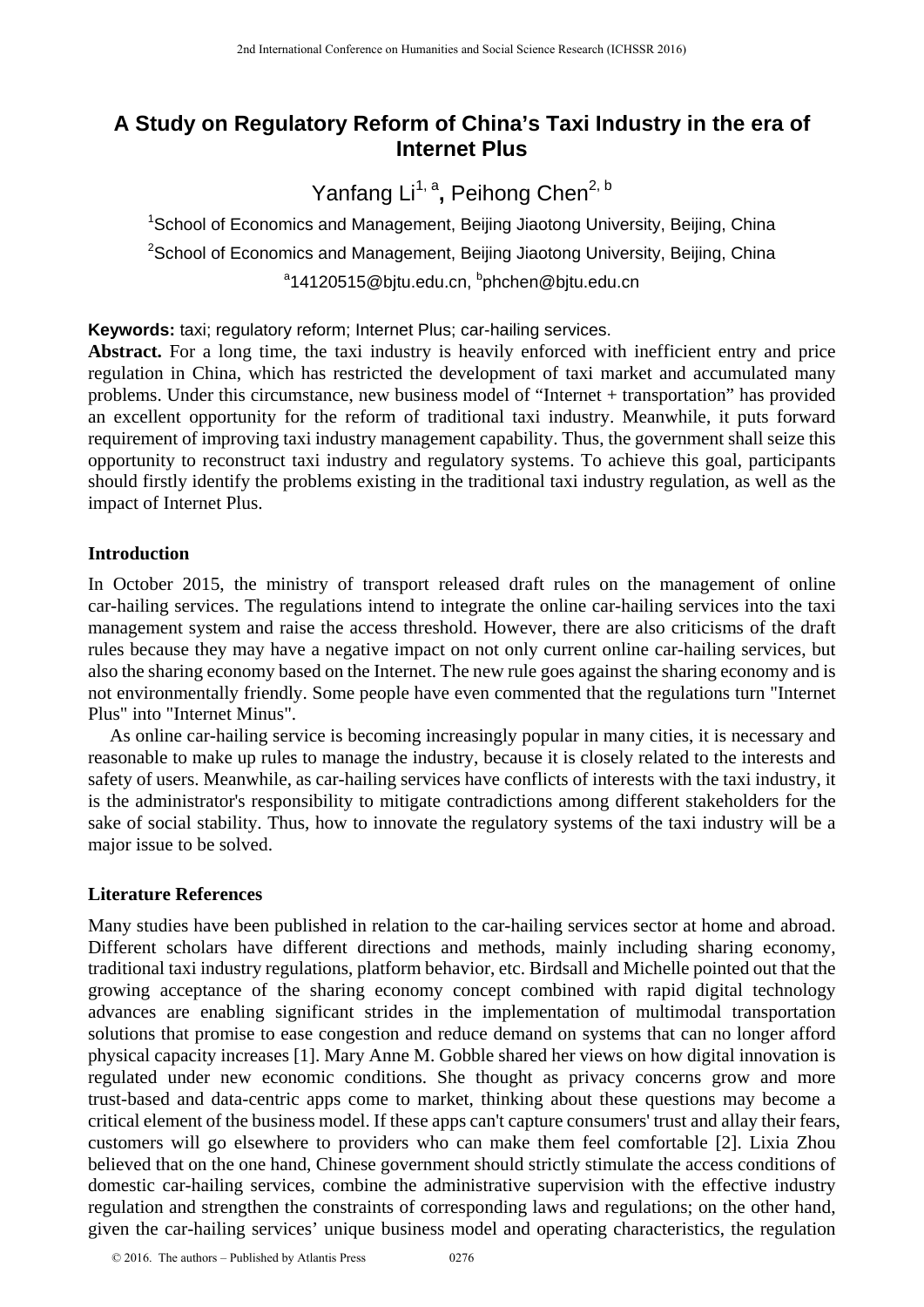can't completely copy the traditional taxi industry regulations [3]. Chaohe Rong and Xuecheng Wang found that bigoted dichotomy between public transport and private transport had set many limitations for the policy-makers of taxi industry. Thus, the regulators should identify the concepts of taxi and other transportation, define the nature of taxi industry and then clarify its function and status [4].

### **The limitations of traditional taxi industry regulation in China**

**The nature and type of taxi services.** Taxi is the car which provides services to passengers and charges for passengers according to the mileage and time. Taxi services can be divided into three broad categories: stand segment, cruising segment and telephone-booking segment. In the stand segment, there are designated places where taxi can wait for passengers and vice versa. Taxis and customers are usually forming queues at some fixed stop and customers must walk to the nearest taxi stop. In the cruising market, clients hail a cruising taxi on the street. There is uncertainty about the waiting time and the quality/fare of the service customers will find. Customer mustn't walk to the taxi stop. In the telephone-booking market, consumers telephone a dispatching center asking for an immediate taxi service or for a later taxi service. Only in this kind of market consumers can choose between different service providers or companies.

**The forms of taxi market regulation.** The taxi industry is one of the most heavily regulated modes of transport in China. The argument for regulation in the taxi industry is predominantly based around avoiding market failure by developing regimes to maintain and enforce standards to taxi drivers and their companies. There are mainly two kinds of regulatory model: one is entry regulation, which strictly limits the number of taxi, especially the individual taxis; the other is fare control, which limits the price of taxi. More specially, fares are usually regulated by fixing a maximum price and regulating the way that fares are applied to customers (per time and per distance, etc.). What's more, most of the entry regulations are done simply by freezing the number of taxi licenses.

**Possible problems existing in the taxi industry.** Under such a strict control, the closed conservation of taxi industry has become a quite serious and common problem.

Firstly, the regulation of license leads to the shortage of whole taxi supply market, which can't meet the increasing demand. For example, in Beijing from 2004 to 2015, the population of permanent residents increased from 14.92 million to 21.15 million, but from 2003 to 2012, the number of taxis only increased from 65000 to 66000. Since 2012, due to the limited road resources and requirements of energy conservation, the number keeps in 66000. Apparently, the existing number of taxis can't meet the demand of the resident population, making it a difficulty to take a taxi, especially in some transportation junctions, commercial centers and hospitals.

Secondly, the fares control leads to the loss of total social welfare. Because of the existence of asymmetric information between the government and the market, the government can't accurately measure equilibrium price, which makes the regulated price being inconsistent with the equilibrium price. On the one hand, when the regulated price is higher than the market equilibrium price, consumers are the biggest victims of the price control. High prices discourage passengers, and the empty of the taxi also causes a lot of waste of resources. On the other hand, when the regulated price is lower than the market equilibrium price, drivers are the biggest victims of the price control. Low fares lead to the shortage of legitimate taxi supply and the prevalence of unlicensed taxi.

## **The impact of "Internet +" to the traditional taxi industry**

**The meaning and influence of Internet Plus.** To put it simply, Internet Plus can be interpreted as "Internet + various traditional industries", which takes advantage of the information and communications technology as well as the Internet platform to integrate the Internet and traditional industries, changing the ordinary people's lifestyles and creating a new modal of development. As a result of practice of the developing Internet techniques, Inter Plus stands for a new advanced productivity and promotes an ever-expanding economic type, bringing a strong vitality to social economic entity. Car-hailing service, a new "Internet +taxi industry" business model, which helps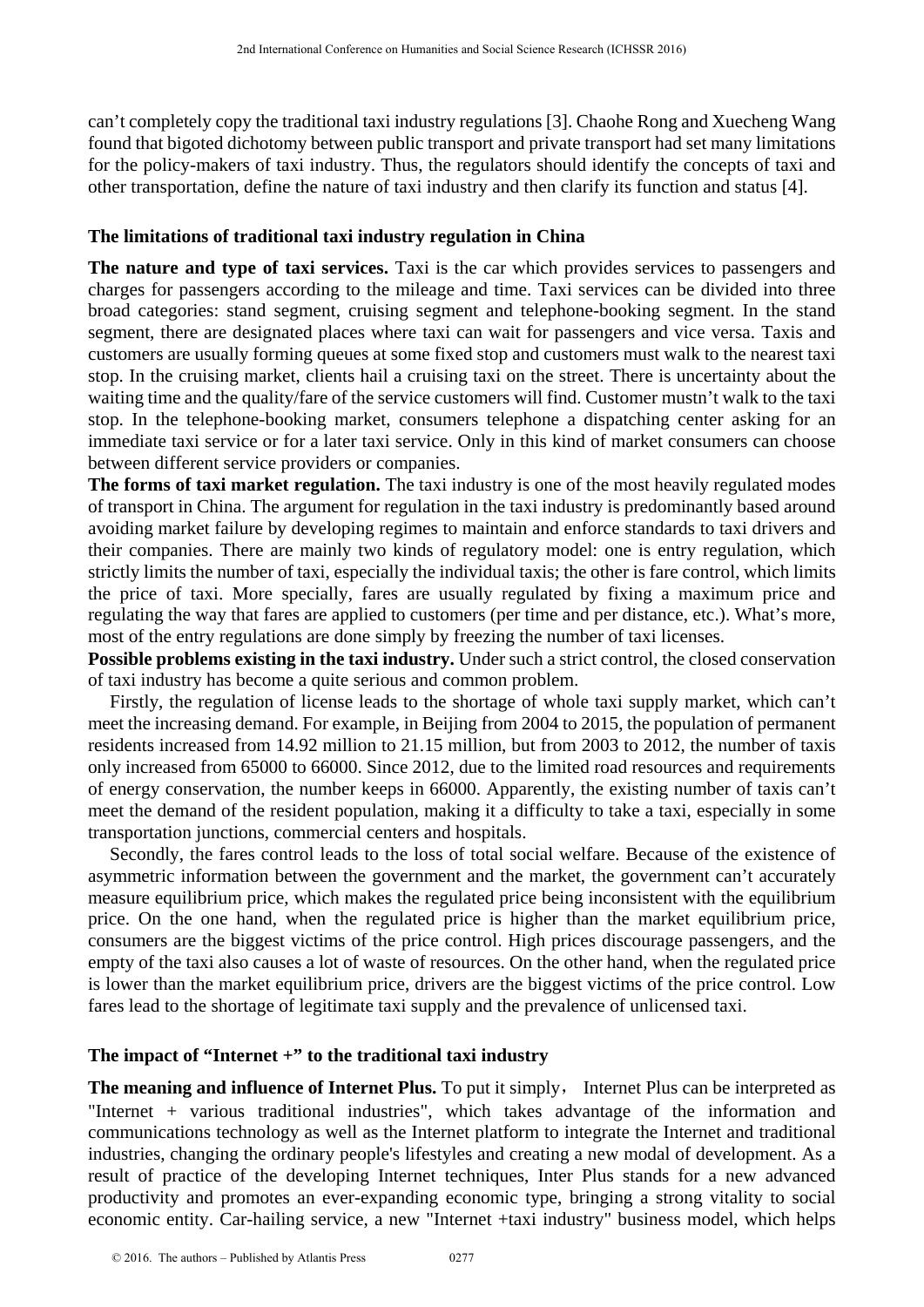passengers get taxis more easily, has developed rapidly in China, posing a challenge to traditional taxi industry.

**The nature and influence of car-hailing service.** As an advanced type of taxi appears in everyday life, the car-hailing service provides a service similar to the telephone-booking service but particularly uses the mobile application. On the one hand, with lower transaction costs, higher transparency, better customer experience and other advantages, car-hailing service is not only to provide users with more travel options, changing the existing structure of urban transportation, but also greatly mobilize the social resources, making the entry barriers broken and introducing competition into the field of the taxi. On the other hand, car-hailing service platforms enable a much larger number of individuals to contract directly for goods and services, and this decentralization fundamentally alters the regulatory landscape. In China, as more and more Internet enterprises to enter, by introducing new forms of service and increasing the intensity of subsides, the major platforms are making the Internet-based business model grow fast in more than 200 cities.

**The case of Didi Kuaidi and Uber.** The rise of car-hailing services and Internet companies has rightly served as an alarm call to both traditional taxi operators and the industry regulators. For example, Didi Chuxing, China's largest car-hailing app, handled 1.43 billion rides in 2015, followed by Uber, the world's most popular car-hailing app, which had 1 billion rides for the same year. According to the market prediction, Didi Kuaidi has about 80 percent of the car-hailing service market and Uber has about 10 percent.

Didi Chuxing, formerly Didi Kuaidi, is a Chinese transportation network company, which offers a full range of commuting options in China via smartphone applications. The company is the result of the merger between taxi-hailing firms Didi Dache (backed by Tencent Holding Limited) and Kuaidi Dache (backed by Alibaba Group). Offering a broad range of mobile technology-based transportation options across over 400 major Chinese cities, including taxi hailing, private car hailing, Hitch (social ride-sharing), Chauffeur, Didi Bus, Didi Test Drive, and Didi Enterprise Solutions, Didi Kuaidi is already the world's largest transportation service platform in terms of the number of rides and customers served each day.

Uber, an American multinational online transportation network company, allows consumers with smartphone to submit a trip request which is then routed to Uber drivers who use their own cars. Now, the service is available in over 66 countries and 449 cities worldwide. In 2014, Uber launched a nonprofit car- hailing service in China called People's Uber. On the operating mode, Uber mainly provides platform for private cars to serve consumers, which violates the relevant provisions of China that car-hailing services offered by private drivers without a taxi license will be illegal.

#### **The reform of the regulatory system under the new forms**

**Controversial draft rules.** The draft rules, which released by the ministry of transport in 2015, are intended to properly regulate the booming sector, but are set to cast a shadow over the existing operations of major players such as the Chinese company Didi Kuaidi and its US rival Uber. According to the rules, private car-owners must register their vehicles as commercial taxis, meaning that their cars will be written off in eight years, regardless of their actual condition, if they become car-hailing service providers. Obviously, these draft rules aim to place the nontraditional taxis under traditional management, and fail to meet the increasing demand for the sharing economy, which can significantly reduce social costs by breaking the boundaries between private and public resources.

**Policy recommendations.** The taxi industry is particularly highly regulated, and there are perpetual calls to lower to barriers to entry. Car-hailing companies like Didi Kuaidi and Uber have disrupted lucrative existing monopolies, which will give the regulators a new opportunity and motivation to readjust the regulatory systems and methods. What's more, the current rules that gouge one group to benefit another also need to be reformed.

First of all, the traditional taxi services and the online car-hailing services should be coordinated with relevant professional departments on classified management. On the one hand, regulators should specify that the traditional taxi services can still use the previous operating mode such as in cruising